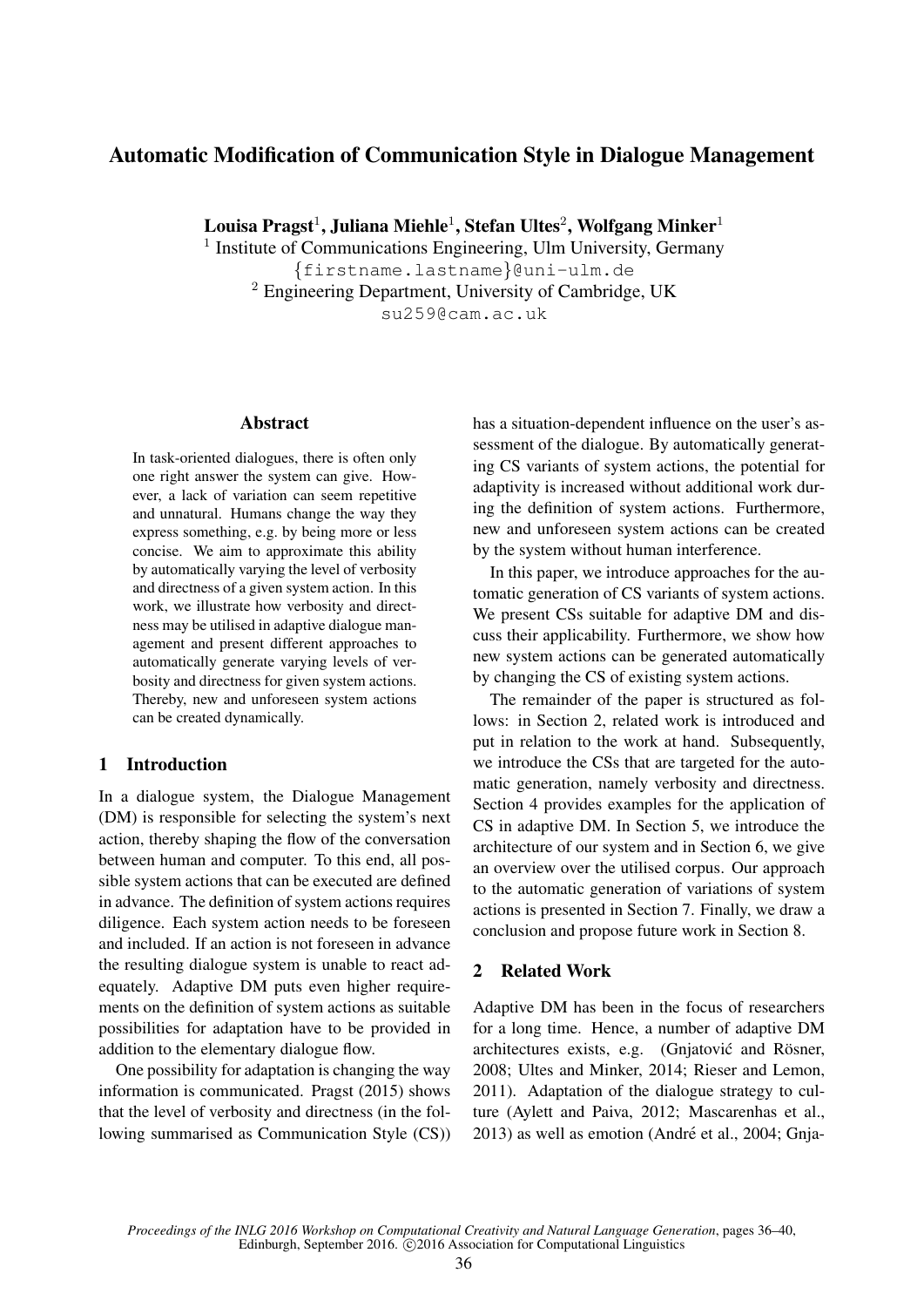tović and Rösner, 2008; Pittermann and Pittermann, 2007), among many others, has been implemented. While such architectures provide the means to execute an adaptive dialogue strategy, they rely on predefined system actions to provide a variety of system actions for adaptation.

In the area of language generation, paraphrasing is a major field of research and a lot of approaches for automating paraphrasing have been discussed, e.g. (Kozlowski et al., 2003; Langkilde and Knight, 1998). While this research addresses the generation of variations in the language output with the same semantic content, we focus on variations of the semantic content of a system action.

There have been efforts to model dialogue flows automatically, e.g (Beveridge and Fox, 2006; Niraula et al., 2014; Zhai and Williams, 2014; Kadlec et al., 2015). Their focus lies on the automatic extraction of complete dialogue flows and is strictly task-oriented. While in some of those examples system actions are extracted automatically, those system actions are reproductions. Also, no variants are provided as those would be unnecessary to solve a task. In contrast, we aim to enable our system to generate new ways to express the same semantics and thereby create possibilities for adaptation.

#### 3 Introducing the Communication Styles

The CSs we take into account for realising adaptivity in DM stem from the Communication Sciences. In this paper, we address the level of verbosity and directness as they are feasible for adaptation to the user's situation (Pragst, 2015). We present their origins and a short description in the following.

Verbosity as CS is derived from Kaplan's description of cultural thought patterns (Kaplan, 1966) which refer to the way arguments are presented in written text. Amongst others, the thought patterns can be distinguished by the amount of information that is provided. The fact that different amounts of information are preferred by different cultures is also reported by Feghali (1997). Unnecessary information can be distracting from the main message to people accustomed to other thought patterns.

Regarding directness, Feghali (1997) observes that in some cultures it is favoured and expected to directly express your intent, while others prefer a more indirect CS whereby the listener has to deduce the intent from the context. In such cultures, directness can even be perceived as aggressive. An example for different levels of directness is saying either 'Take an aspirin.' or 'People often use aspirin when they have a headache.'

## 4 Application in Dialogue

Considering their origin as CS variants of different cultures, verbosity and directness are suitable choices for adaptation to the user's culture. Here, we present further application scenarios.

#### 4.1 User Situation

It can be useful to include unrequested information in a system action. Useful background knowledge may be provided and an indirect CS can help to keep the user focused on the conversation as their constant attention is required to grasp the context.

However, in critical situations, e.g. if the user is driving, distracting them should be avoided. This may be achieved by being concise. Similarly, direct, unambiguous system actions do not have to be interpreted and thereby decrease the cognitive load.

The level of directness and verbosity was shown to be feasible as means of adaptation to the user situation by Pragst (2015).

#### 4.2 User Emotion

Several studies indicate that adaptation to the user emotion can improve the user experience (e.g. (Bertrand et al., 2011)). CS may be a suitable mean to implement such adaptation.

A sad user may benefit from a system communicating in their culture's style as it provides a sense of familiarity. An angry user may prefer concise and direct system actions, because they are unwilling to listen to lengthy statements. This of course is also influenced by the user's culture. If direct statements are perceived as aggressive, they will likely disgruntle the user even more.

Considering the given examples, we are confident that CS is a suitable way to adapt the system behaviour to the user emotion.

#### 4.3 System Emotion

Endowing emotion on a dialogue system can render the system more human-like and relatable. In addi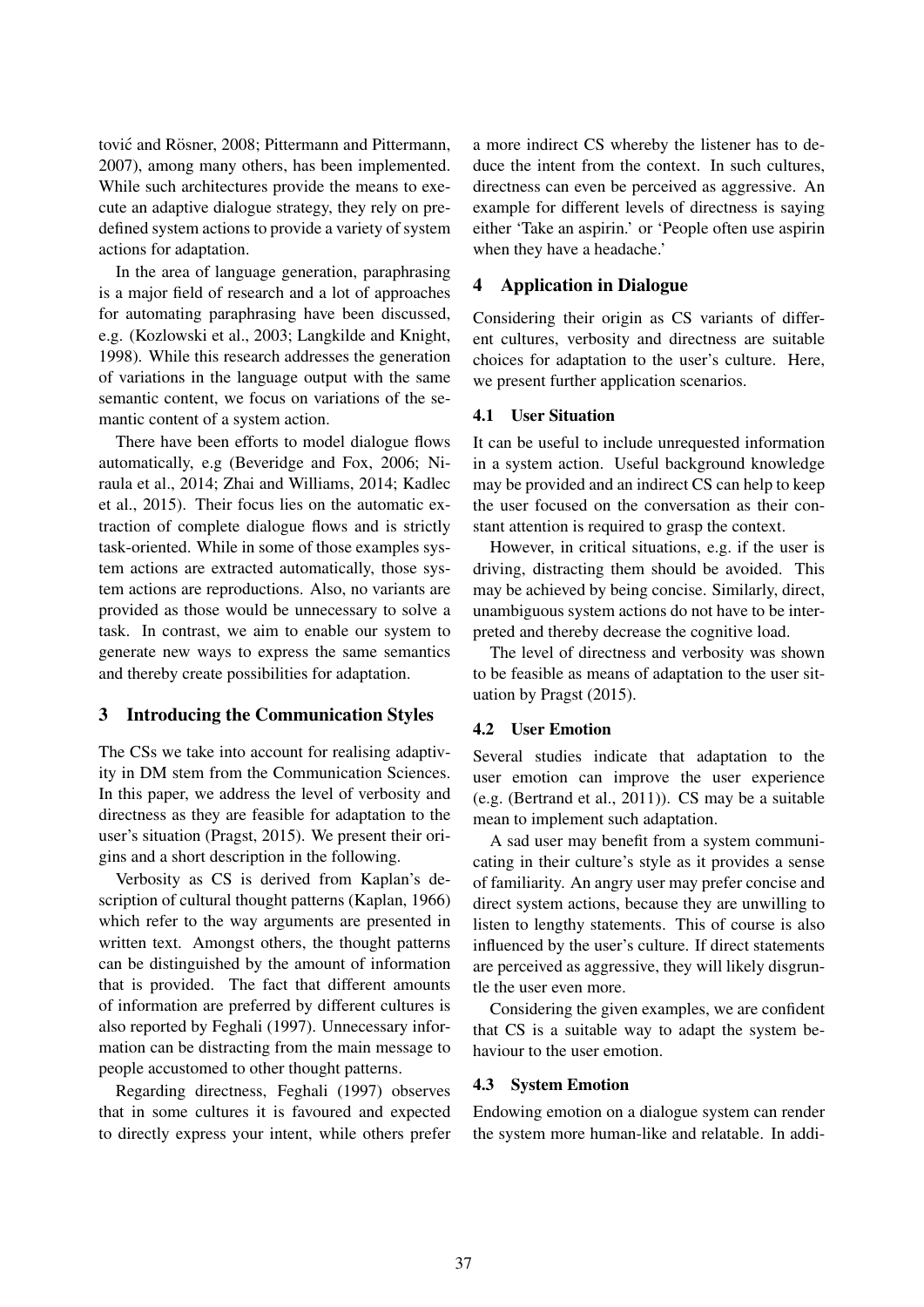tion to expressing the system emotion by modalities such as facial expression, it can be used in adaptive DM in order to provide system behaviour that is consistent with the system emotion. For example, anticipation might lead to concise, direct statements to avoid a delay of the anticipated event. As described in Section 3, a deviation in rhetorical style from the cultural norm often carries emotional meaning: directness can be perceived as aggression in indirect cultures. Hence, we are convinced that the presented CSs can be used to express emotion.

# 5 System Architecture

Our approaches to the automatic generation of CS are developed as part of the KRISTINA Project (Wanner et al., 2016; Meditskos et al., 2016). At the core of the aspired system, a DM component decides on the next system action. It is supported by a Knowledge Base (KB) that provides the core semantic information to a user request as RDF statement. Furthermore, the KB can be queried for further information. The DM decides whether to act independently, e.g. by requesting a confirmation of the user, or to use the statements provided by the KB in a system action. In that case, it also selects and generates a suitable CS. A language generation component transforms the semantic information it gets from the DM into sentences. This ensures the flexibility needed to generate the system output for newly devised system actions.

# 6 Data

In the scope of the KRISTINA project, extensive corpus recordings are being performed. The corpus encompasses over ten hours of recordings and 400 dialogues at the time of publication and the recordings are still ongoing. We train our model with conversations between German, Turkish, Polish, Spanish and Arab people. Topics include personal habits and preferences as well as medical questions, amongst others.

Current annotations cover semantic content and emotion (Sukno et al., 2016). They are being utilised and enhanced to support the automatic generation of system actions. To this end, the verbosity of a system action is derived from the number of its semantic topics. Annotators determine the directness of a

system action by assessing its intent. Where necessary, they provide the underlying semantic content.

# 7 Generation of Communication Styles

Variants of system action with the same semantic content but different CS must be available to the DM in order to enable adaptation. While it is possible to define a list of all system actions with all CS variations, it represents an immense amount of work. In this section, we introduce approaches to automatically generate variations of system actions with regard to their CS.

# 7.1 Level of Verbosity

The level of verbosity reflects how much information is given in addition to the core semantics. Answering a question with low verbosity may consist of a simple 'No'. A slight increase of verbosity might result in 'No, that is wrong', while a high level of verbosity can result in a lengthy answer such as 'No, that is wrong. This is the actual fact. Here is some further background information'.

The challenge of automatically generating verbosity is to determine relevant further information. The same KB that provides the statements of the core semantic content is used to this end. Starting with the resources of the core statements, the KB is queried for further statements that contain them. Such statements are included in the system action as additional information. By recursively repeating this process on the newly gathered statements, an arbitrary amount of additional information can be acquired. The level of verbosity chosen by the DM determines when to stop the collection of new information. This is modified by the relevance of the information: relevant information is pursued longer, while irrelevant information is disregarded.

The relevance of the acquired information is derived from the dialogues collected in the KRISTINA corpus and adjusted with each conversation the system participates in. The overall frequency of a class or property in all conversations as well as their frequency in combination with the classes and properties of the core statements is used as indication of importance. Furthermore, the relevance of an information decreases if it is present in the recent dialogue history.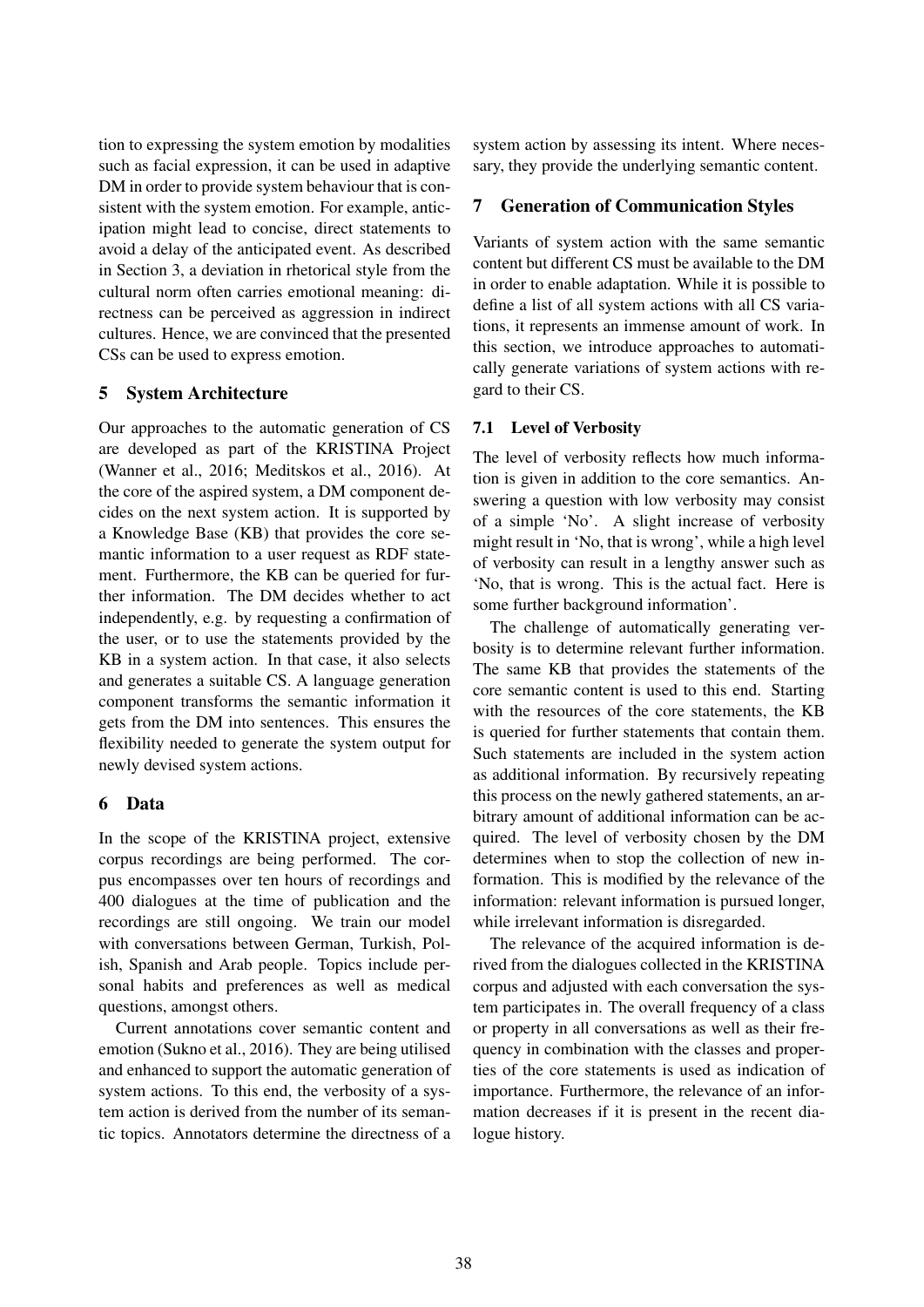By taking into consideration the user input, the core semantic content, the targeted level of verbosity and the dialogue history, which change with each dialogue turn, as well as the content of the KB and the importance rating, which also change over time, the additional content of a system action is selected based on a unique combination of input information. This results in the production diverse, ever-changing and unforeseen new system actions.

### 7.2 Level of Directness

The level of directness relates to the degree to which the core information is concealed. A direct way to help the user with a problem would be 'Do this.', while the indirect approach could be 'People often do this when they have that problem'. Instead of a direct question to gather missing information from the user, the system can also utilise 'I still need this information' or 'This information is missing'. Explicit and implicit confirmation strategies are a common example of different levels of directness in DM.

It is more complex to change the level of directness than that of verbosity. The semantic content of a system action needs to be changed while preserving its implications to achieve indirectness.

To generate alternative, more indirect system actions, we use predefined templates for each category of system action. For example, a request for missing information is replaced by a statement that the information is missing. The templates are chosen dynamically and filled with relevant content derived from the original system action. This approach relies on predefining all possible alternatives. We pursue two further approaches that result in a more autonomous system: supervised learning and reward functions.

The generation of indirect versions of system actions can be trained by supervised learning, using the level of directness and the core semantics, as determined by the annotators, as input data and the original semantics as target. This requires suitably annotated data. Each dialogue contribution has to be annotated with not only the actual, but also the underlying semantics. The annotators must be able to reliably determine the hidden (and possibly ambiguous) direct meaning. With our annotation of the KRISTINA corpus we make an effort to obtain suitable data. Using this approach, indirect system actions can be automatically extracted from a corpus. While this improves the flexibility compared to hand-crafted templates, it does not enable the system to create new system actions autonomously. This can be achieved with reward functions.

When training with reward functions, the system tests arbitrary statements as substitute for the core statements. Those are extracted from the KB. A reward is given if the alternative version still achieves the desired goal. This way, appropriate substitutes are detected and are more likely to be generated in the future. A number of alternatives may be predefined to provide a starting point and avoid unguided exploration. For this approach, a well-defined goal for each system action is required. Furthermore, the system needs to be able to determine automatically if the goal is achieved. For questions, the goal is to get information from the user. It is achieved if the user provides the desired information. For statements, one common goal is to inform the user. The success of a statement is evaluated by requesting the user to repeat the provided information. Using reward functions is the approach with the highest amount of independence as it allows for the generation of unforeseen system actions.

# 8 Conclusion and Future Work

In this paper, we presented approaches to the automatic generation of new system actions that are based on changing the verbosity and directness of existing system actions. We provided exemplary applications to illustrate the potential for adaptation of those newly created system actions and proposed approaches to implement their autonomous generation.

The level of verbosity can be altered by adding semantic content retrieved from a KB to the system action. Templates can be used to provide alternative semantics for indirect system actions; machine learning approaches offer more flexibility.

In future work, we will evaluate our approaches for automatic generation of CS by confirming the soundness of the newly created system actions in the context of the dialogue. Furthermore, user studies will be conducted test the aptitude of CS to enable adaptation to the user and system emotion. Additional user studies will determine which CS is suited best for which emotion, with special consideration of the influence of the culture.